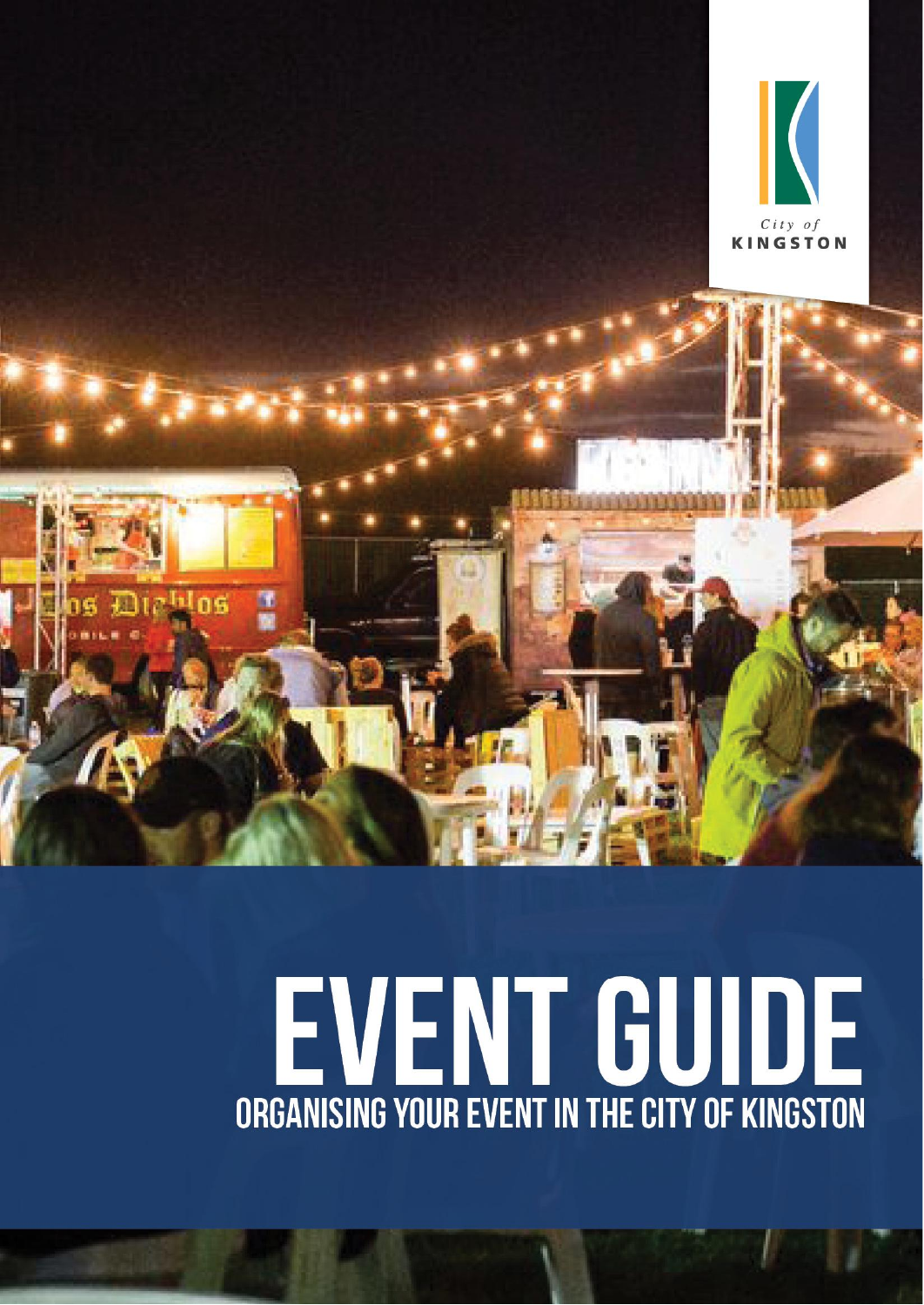## **Introduction**

The City of Kingston actively encourages local events to be held on land owned or managed by Council. Kingston is home to many parks, open spaces and community halls that are available for the community to use and enjoy.

This guide offers important information about holding events on public land, whether you're holding a small private celebration or you are a commercial operator planning a major public event. It also contains contact details for booking local community halls.

Formal approvals may be needed to hold your event, depending on the size of the gathering and the equipment needed on-site. However if your event has no entry charge, has a small number of attendees and you do not require any additional structures (such as a marquee) then no formal event approval is required.

Please visit kingston.vic.gov.au/events or phone 1300 653 356 for further information.

#### YOUR RESPONSIBILITIES WHEN PLANNING AN EVENT

Whether your event is large or small, every event organiser is responsible for:

- selecting an appropriate venue and date  $\overline{\phantom{a}}$
- planning and programming the event activities  $\overline{\phantom{a}}$
- preparing and managing a budget
- obtaining all relevant permits and licenses  $\overline{\phantom{a}}$
- obtaining appropriate insurance, including Public Liability Insurance  $\overline{\phantom{a}}$
- obtaining relevant permits and licenses issued by Council or other Government agencies  $\overline{\phantom{a}}$
- preparing a site plan and map of the venue.

For major public or commercial events, organisers are also responsible for:

- hiring, training and supervising staff, contractors and volunteers  $\overline{\phantom{a}}$
- event plan outlining bump in and out times and details  $\overline{\phantom{a}}$
- undertaking and preparing a risk assessment
- preparing an emergency management plan  $\bullet$
- preparing and submitting a traffic and parking management plan for Council approval
- preparing an alcohol management plan (including obtaining a liquor licence)
- preparing a waste management plan  $\overline{\phantom{a}}$
- obtaining appropriate WorkCover insurance.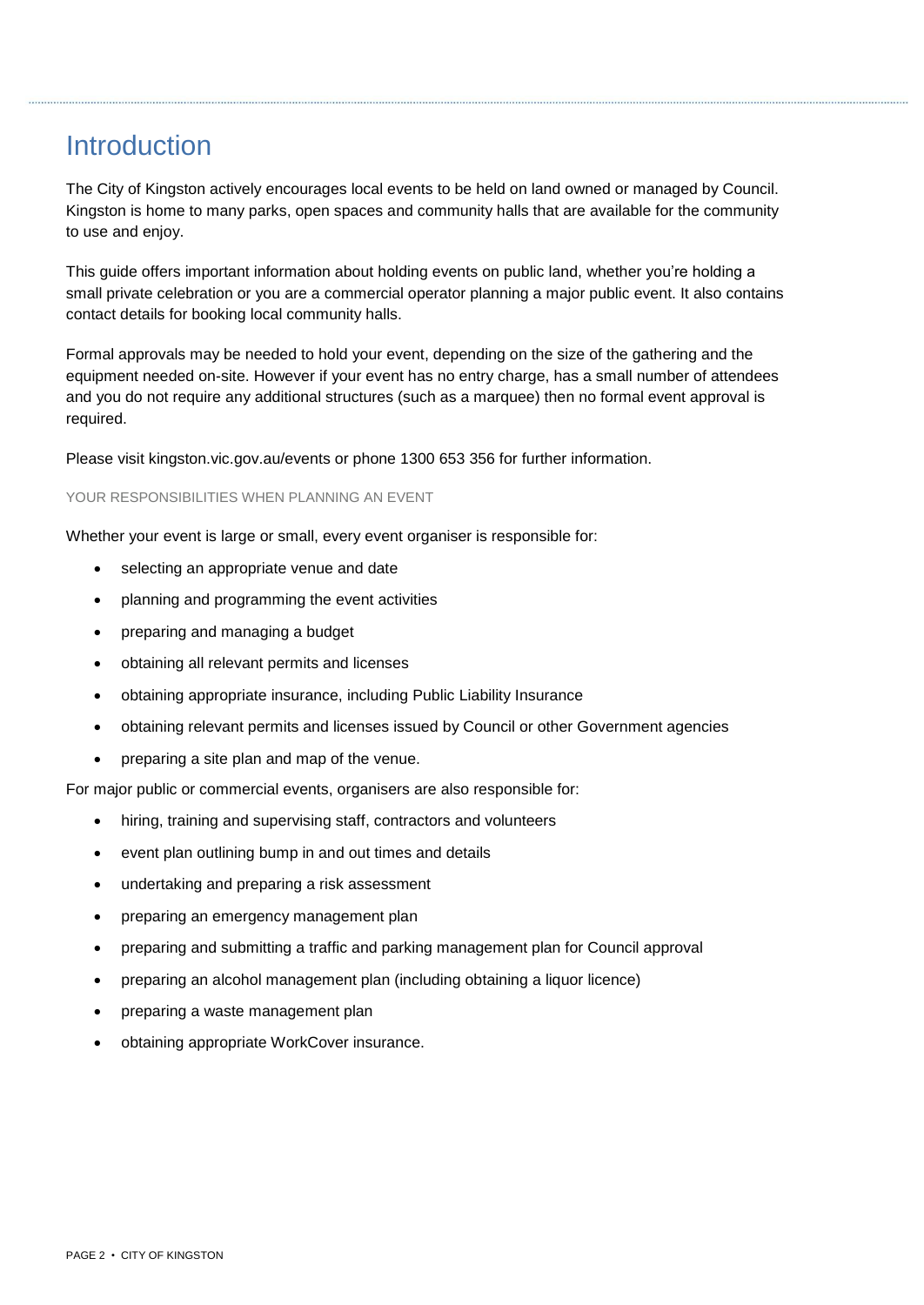### Planning an event

# DO I NEED FORMAL APPROVAL OR TO LET ANYONE KNOW I AM PLANNING AN EVENT? **Small private functions <sup>ñ</sup>** no approval or notification required

#### **Small private functions - no approval or notification required**

- less than 100 people
- using only existing infrastructure (such as BBQs, chairs, shelters)

Please note: Park facilities, including BBQs, cannot be reserved for functions and are available on <sup>a</sup> *ëfirst*-in*<sup>í</sup> policy. Please note: Park facilities, including BBQs, c.*<br>Weddings – approval required

#### **Weddings** - approval required

- Permit required
- Public liability insurance required
- BYO equipment (such as arch, tables, chairs)

Please note: Park facilities, including BBQs, cannot be reserved for functions and are available on <sup>a</sup> *ëfirst*-in*<sup>í</sup> policy. Please note: Park facilities, including BBQs, cannot be rese*<br>Large private functions – approval required

#### Large private functions - approval required

- more than 100 people AND/OR
- BYO equipment (such as marquee, tables, chairs)

Please note: Park facilities, including BBQs, cannot be reserved for functions and are available on <sup>a</sup> *ëfirst*-in*<sup>í</sup> policy.* Please note: Park facilities, including BBQs, cannot be reserved for functions and ar<br>**Public community event/ Commercial event –** approval required

#### Public community event/ Commercial event - approval required

- Event open to the public AND/OR
- Event run by a commercial entity

#### **If your planned event requires approval, an Event Notification Form must be completed and submitted forapproval.**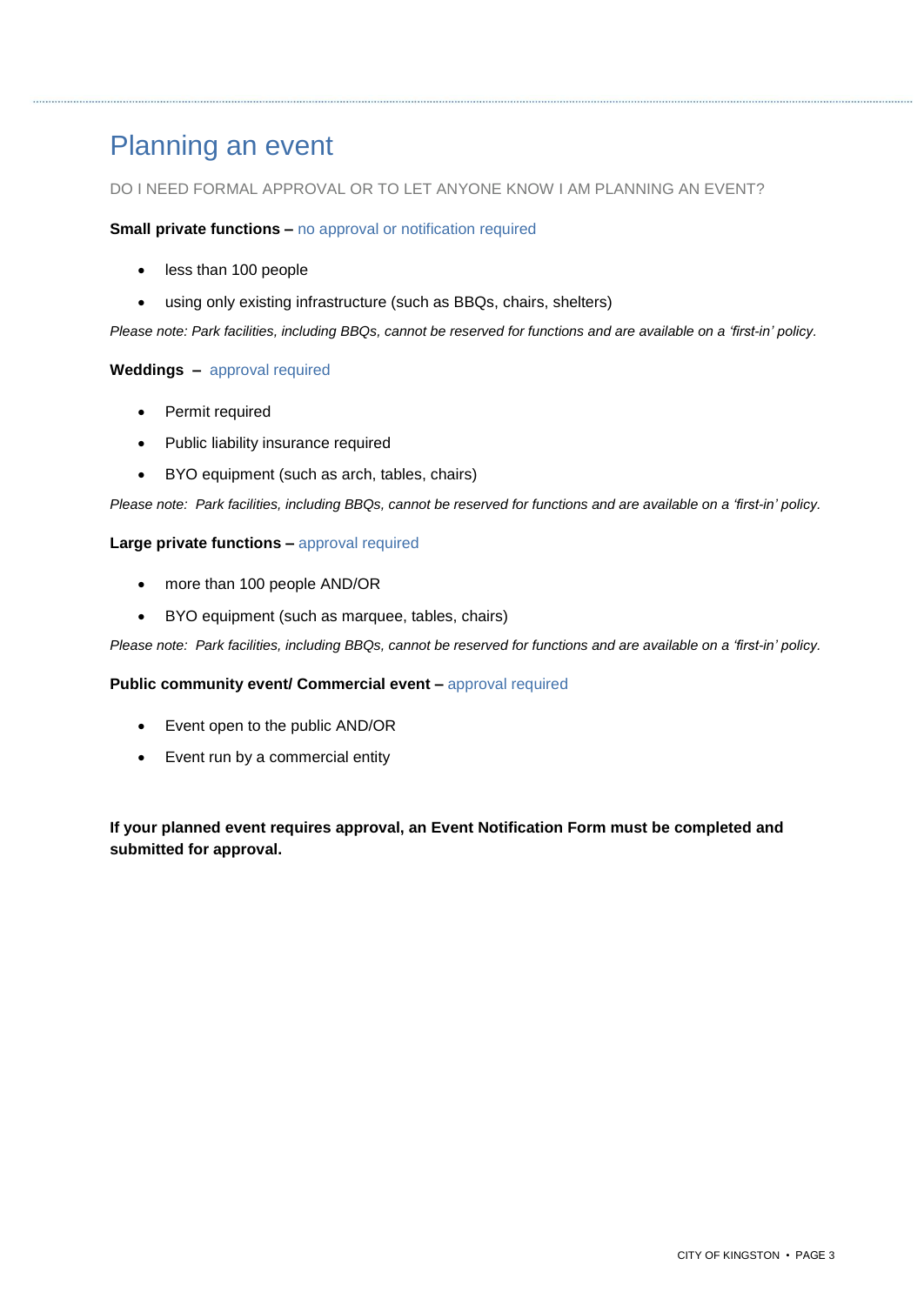# Event notification forms

Event notification forms can be completed online at kingston.vic.gov.au/events

We recommend event notification forms are lodged as early as practicable well in advance of your planned event.

All submissions are reviewed by Council's Events team who will work with you to ensure events are wellplanned and safe for guests and other park users.

If you have any questions orrequire assistance completing the Event Notification form please visit kingston.vic.gov.au/events or contact a member of the Events team on 1300 653 356.

#### HOLDING A WEDDING OR LARGE PRIVATE FUNCTION

NOTE: Please allow for a minimum notice period of four weeks for Event Notification forms to be processed for weddings, private events, and events being held on sports reserves.

Any facilities within Council-owned or managed parks or reserves are available for public use on <sup>a</sup> ëfirst come, first-served<sup>í</sup> basis and cannot be reserved. When you are given event approval it does not ensure exclusive use of the area and a member of your party is advised to arrive early to secure the space.

Issues to consider when planning your event:

- Is the proposed location suitable?  $\overline{\phantom{a}}$
- Have you considered the safety of all attendees and researched your responsibility as event organiser?
- Have all relevant laws and regulations, including alcohol free zones, liquor licensing etc been investigated?
- How will you minimise any potential inconvenience to surrounding residents and businesses, including managing excessive noise?
- Have you considered accessibility of the site and required facilities such as toilets?  $\overline{\phantom{a}}$
- How will you prevent damage to the park?  $\overline{\phantom{a}}$
- Is there adequate parking and how people will get to the site?

#### Public liability insurance

Public liability insurance is required for:

- Weddings  $\overline{\phantom{a}}$
- Events where temporary infrastructure (i.e. larger structures oradditional equipment) are used.

#### Site map

Event organisers must submit a detailed aerial view of the site to show where the event will take place and the location of any additional infrastructure or temporary structures.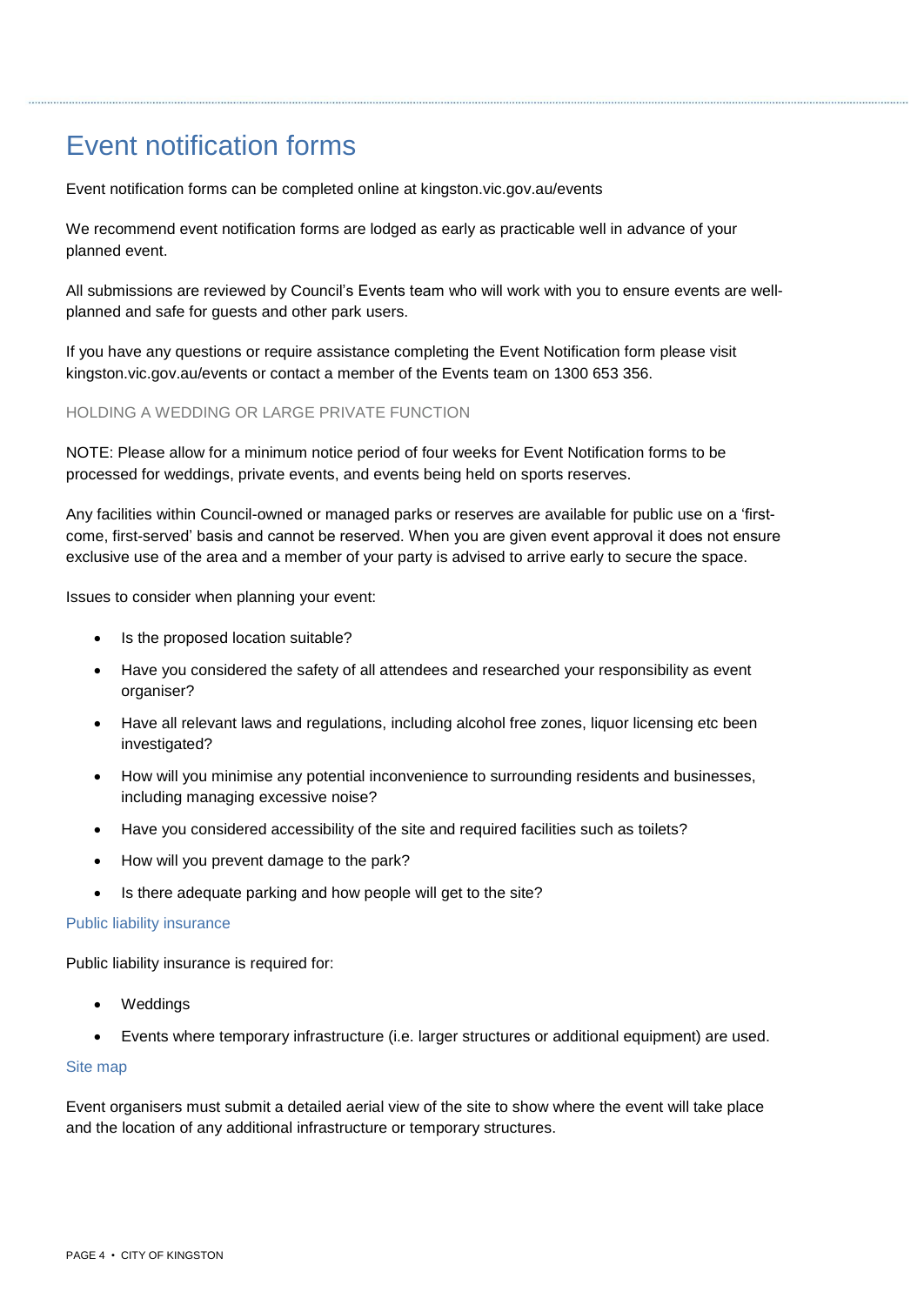#### Temporary structures

Permission, along with public liability insurance, is required to use temporary structures on land owned or managed by Council. These include:

- marquees  $\overline{\phantom{a}}$
- staging  $\overline{\phantom{a}}$
- **•** temporary flooring
- large amount of chairs  $\bullet$
- wedding arches.  $\bullet$

All structures must be secured using weights **not** stakes or pegs. (Please discuss the issue with the Events team if weighting is unsuitable in a particular situation).

Event organisers (or their engaged contractor) are responsible for ensuring structures are correctly installed, have undergone regular maintenance and comply with Australian & manufacturer standards.

#### HOLDING A PUBLIC COMMUNITY EVENT OR COMMERCIAL EVENT

<sup>A</sup> minimum of nine weeks<sup>í</sup> notice is required for major public events and commercial events. This time allows the Events team to seek feedback on the event from relevant Council departments, to review documentation supplied and provide formal approval for the event.

If a commercial event is approved then a licence is issued and exclusive use is given. A licence fee will be charged and a refundable bond may also be charged, depending on the nature of the event.

Issues to consider when planning your event:

- Is the proposed location suitable?  $\overline{\phantom{a}}$
- Have you considered the safety of all attendees, volunteers and staff plus researched your responsibility as event organiser?
- Have all relevant laws and regulations, including+ alcohol free zones, liquor licencing, applying for an Occupancy Permit etc been investigated?
- How will you minimise any potential inconvenience to surrounding residents and businesses, including managing excessive noise?
- Have you considered accessibility of the site and required facilities such as toilets?  $\overline{\phantom{a}}$
- How will you prevent damage to the park?  $\overline{\phantom{a}}$
- How will you manage litter during the event, and the removal of this waste following?  $\overline{\phantom{a}}$
- Is there adequate parking for both patrons and contractors?  $\bullet$
- Will people drive, walk, cycle or use public transport to get to the event?  $\overline{\phantom{a}}$
- Will people be able to move safely around the site? Is a traffic management plan needed?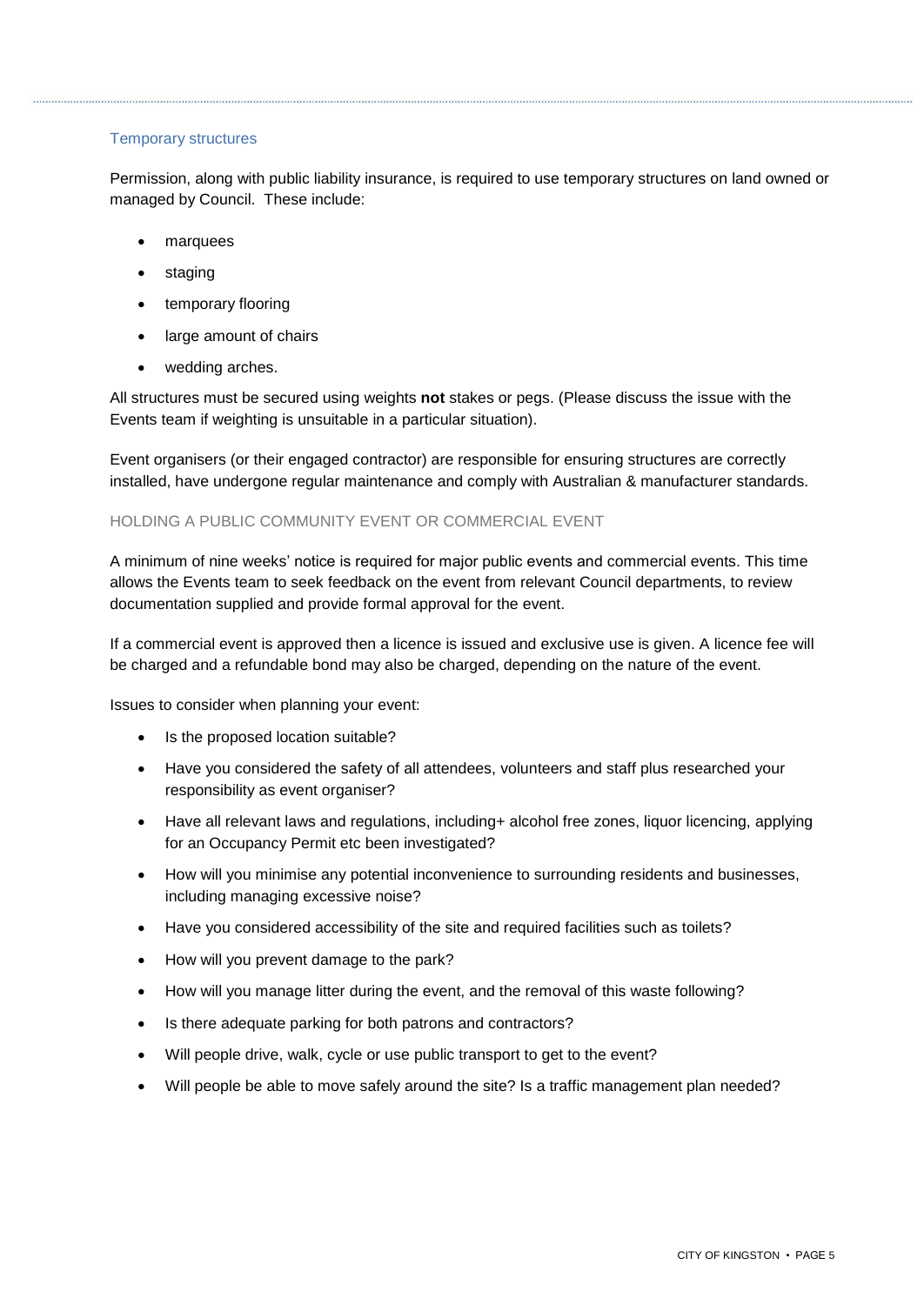#### Public liability insurance

Public liability insurance is required:

- for any public or commercial events  $\overline{\phantom{a}}$
- if temporary infrastructure is to be used  $\overline{\phantom{a}}$
- if roads or footpaths are impacted by the event
- if fireworks or pyrotechnics are to be discharged  $\overline{\phantom{a}}$
- if food or alcohol will be sold  $\overline{\phantom{a}}$
- if an entry fee is charged  $\overline{\phantom{a}}$
- at the discretion of the Council Officer if there is identified risk associated with the event.

Event organisers are responsible for obtaining public liability insurance to cover the event and should check with contractors and service providers to find out if the contractor holds adequate insurance or if additional insurance is required.

#### Site map

Event organisers must submit a detailed aerial view of the site including:

- Available power supply and location  $\overline{\phantom{a}}$
- Availability and location of water outlets to supply wash basins for bathrooms and vendors, and hydration stations for patrons.
- Access and exit points, with consideration given to crowd movement, accessibility on foot and by vehicle, stairs and ramps, emergency evacuation points and thoroughfares.
- Dimensions and placement of temporary structures including marquees, shelter, temporary flooring and staging. (Please see below for further information regarding the use of temporary structures).
- Availability of parking for both patrons and contractors and any disruptions to existing parking arrangements.
- Traffic impacts including potential road closures or use of the road reserve such as use of footpath and nature-strips.
- If there will be any impact to traffic due to the event, a professional Traffic Management Plan (TMP) will be required to be submitted, there may be <sup>a</sup> fee to have this assessed by Councilís Traffic team.
- Toilet provisions and locations.
- Where noise amplification will occur.
- Location of first aid, emergency control centre and patron event information.
- Placement of event signage, including emergency signs.
- Location of any water hazards.
- Placement of lighting for during the event, and to facilitate patrons exiting the event.
- Location of recycling and waste disposal facilities.
- Location of exclusion zones and emergency exits for patrons.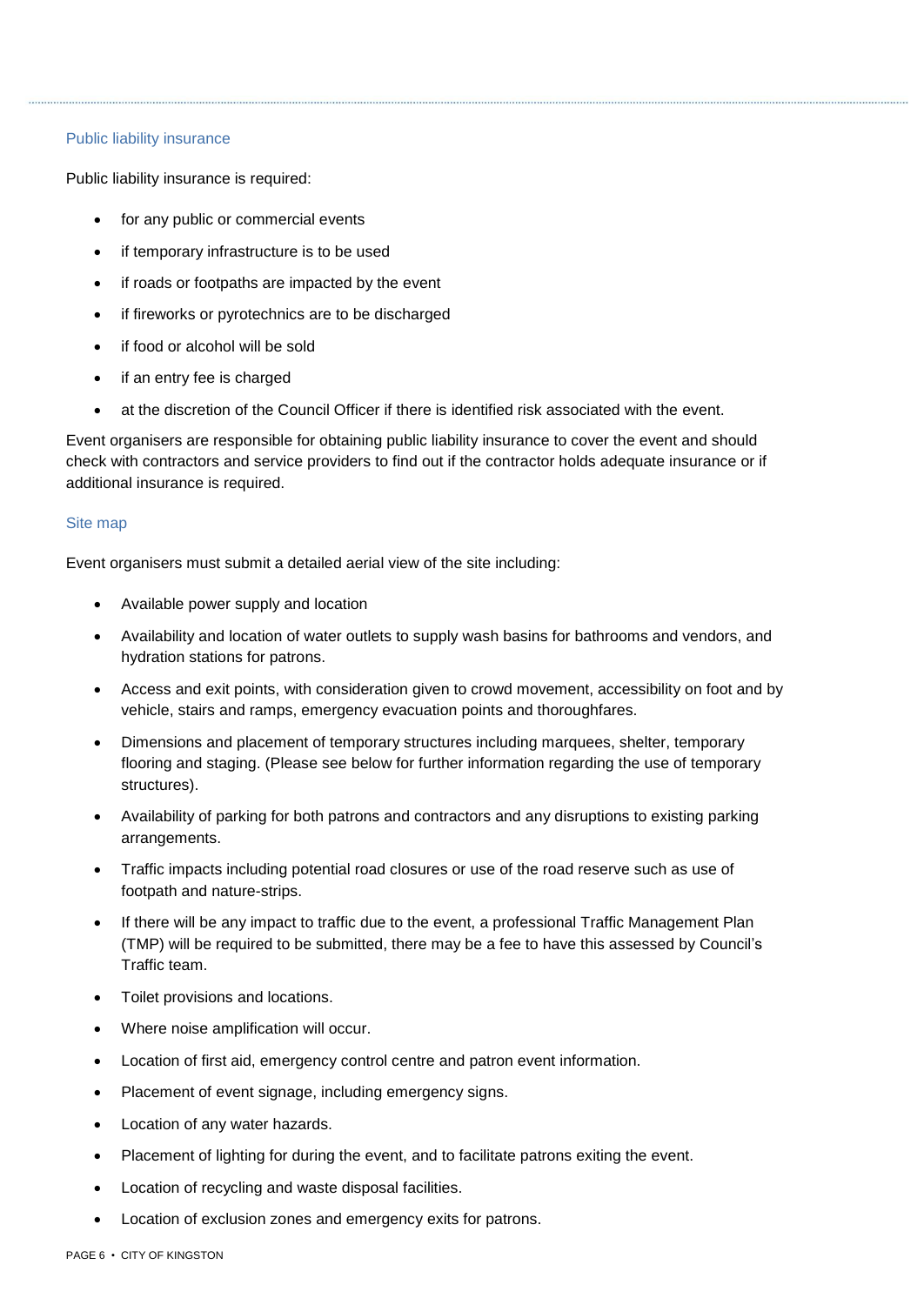#### Temporary structures

Permission, along with public liability insurance, is required to use temporary structures on land owned or managed by Council. These include:

- marquees  $\overline{\phantom{a}}$
- staging  $\overline{\phantom{a}}$
- **•** temporary flooring
- storage containers
- amusement rides and inflatables  $\overline{\phantom{a}}$
- large amounts of tables and chairs.  $\bullet$

All structures must be secured using weights **not** stakes or pegs. (Please discuss the issue with the Events team if weighting is unsuitable in a particular situation).

Event organisers (or their engaged contractor) are responsible for ensuring structures are correctly installed, have undergone regular maintenance and comply with Australian & manufacturer standards.

It is the responsibility of the event organiser to ensure an Occupancy permit, if required, has been applied for and a site inspection undertaken before the event is opened to patrons. The maximum occupancy of the structure should be adhered to at all times. The Events team are available to offer assistance if required.

In the case of extreme weather contingency plans for temporary structures should be considered, as part of any emergency management plan.

#### REQUIREMENTS WHEN PLANNING YOUR EVENT

#### Permits and Licences

A range of permits and licences may need to be applied for and granted to ensure your event is safe and risk-free for patrons, staff and volunteers and adheres to all legislative requirements.

These may include:

- Occupancy Permit or Place of Public Entertainment (POPE) permit
- Valid liquor licence (alongside an alcohol management plan)
- APRA permission or licence for the use of live or pre-recorded music
- **•** filming permissions
- Council-approved Traffic Management Plan if the event will impact on footpaths or roads
- food vendors to be registered with Streatrader
- Civil Aviation Safety Authority and Worksafe approval for fireworks and pyrotechnics.

You may also need to consider notifying relevant authorities if your event will impact on public transport. Staff and volunteers may also be required to have current Working With Children Checks. Please contact the relevant agencies to ensure you are adhering to current legislation.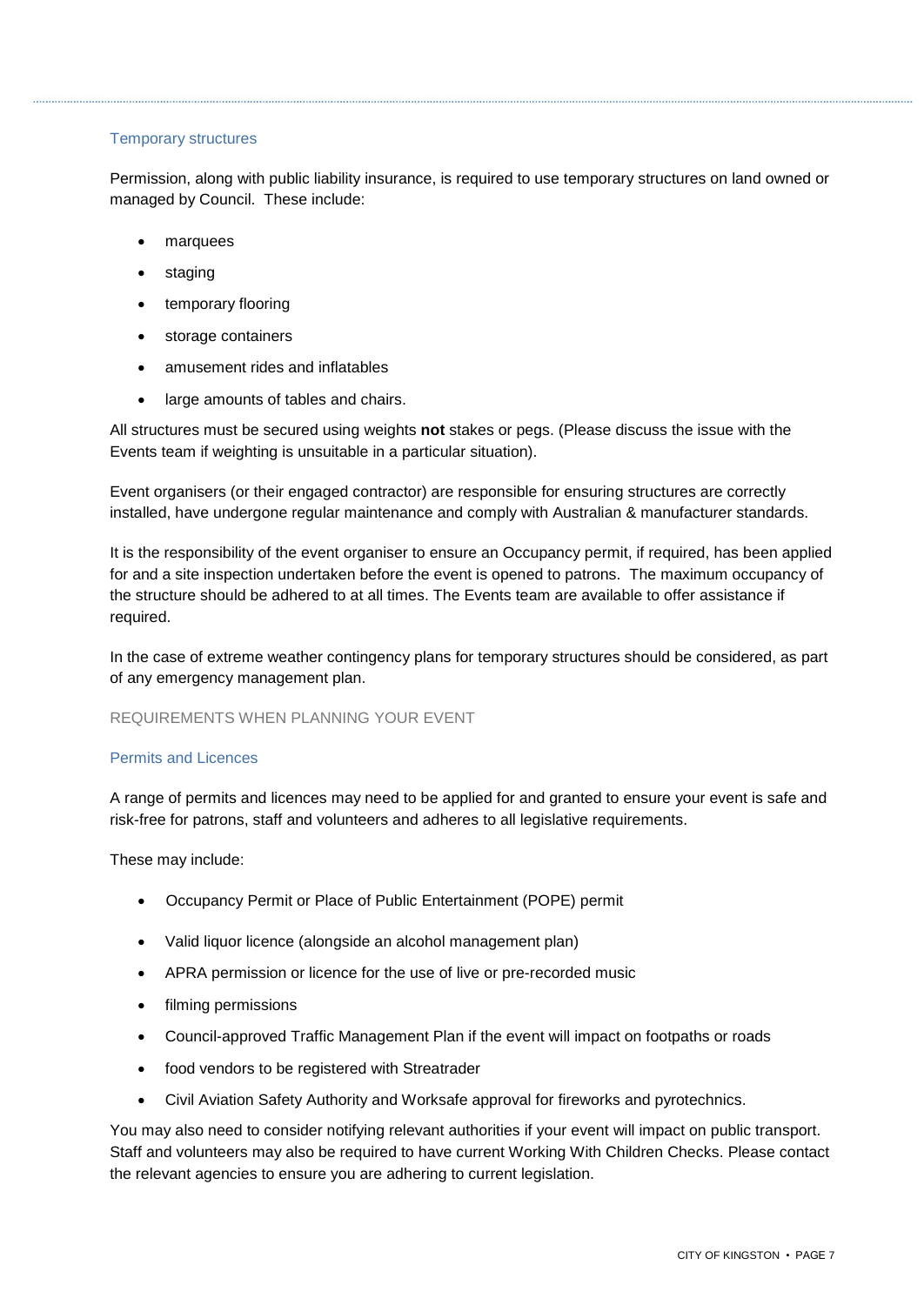#### Risk assessment

Major events held on Council-owned or managed land will need to submit a risk assessment with their Event Notification form, for Council approval.

Risk assessments should provide details relevant to the nature and scale of the event and should include contingency plans in case there is a change in weather conditions.

Compiling a risk assessment is an important aspect of organising a major, public orcommercial event and key personnel should be involved in the process to identify any potential risks.

The assessment should outline steps that can be taken to reduce risk and impact, and show how these steps will be communicated to all staff so they can manage issues promptly and efficiently.

Consideration should be given to compiling and circulating clear procedures for staff, volunteers or contractors. These procedures should be included in an emergency management plan (see below).

Below is an overview of the process to compile a risk assessment:

- identify all potential risks and hazards  $\overline{\phantom{a}}$
- assess the likelihood of these occurring and the consequences of each, if they should occur
- apply a risk rating to each risk, those with the highest scores should be looked at as a priority  $\overline{\phantom{a}}$
- identify any actions that can be taken to eliminate or reduce the risk  $\overline{\phantom{a}}$
- allocate the action to a nominated person  $\overline{\phantom{a}}$
- set a deadline for the action to be completed  $\overline{\phantom{a}}$
- record the status of the action until completed.

Areas for consideration when compiling a risk assessment include:

- crowd management, including responsible service of alcohol
- correct management of hazardous substances  $\overline{\phantom{a}}$
- contractor management
- fire and water hazards  $\overline{\phantom{a}}$
- electrical and gas safety  $\overline{\phantom{a}}$
- sharps and syringes  $\overline{\phantom{a}}$
- inclement weather, UV exposure  $\overline{\phantom{a}}$
- slip, trip, fall and burn hazards  $\overline{\phantom{a}}$
- vehicles and machinery, including hazardous equipment
- manual handling and heights.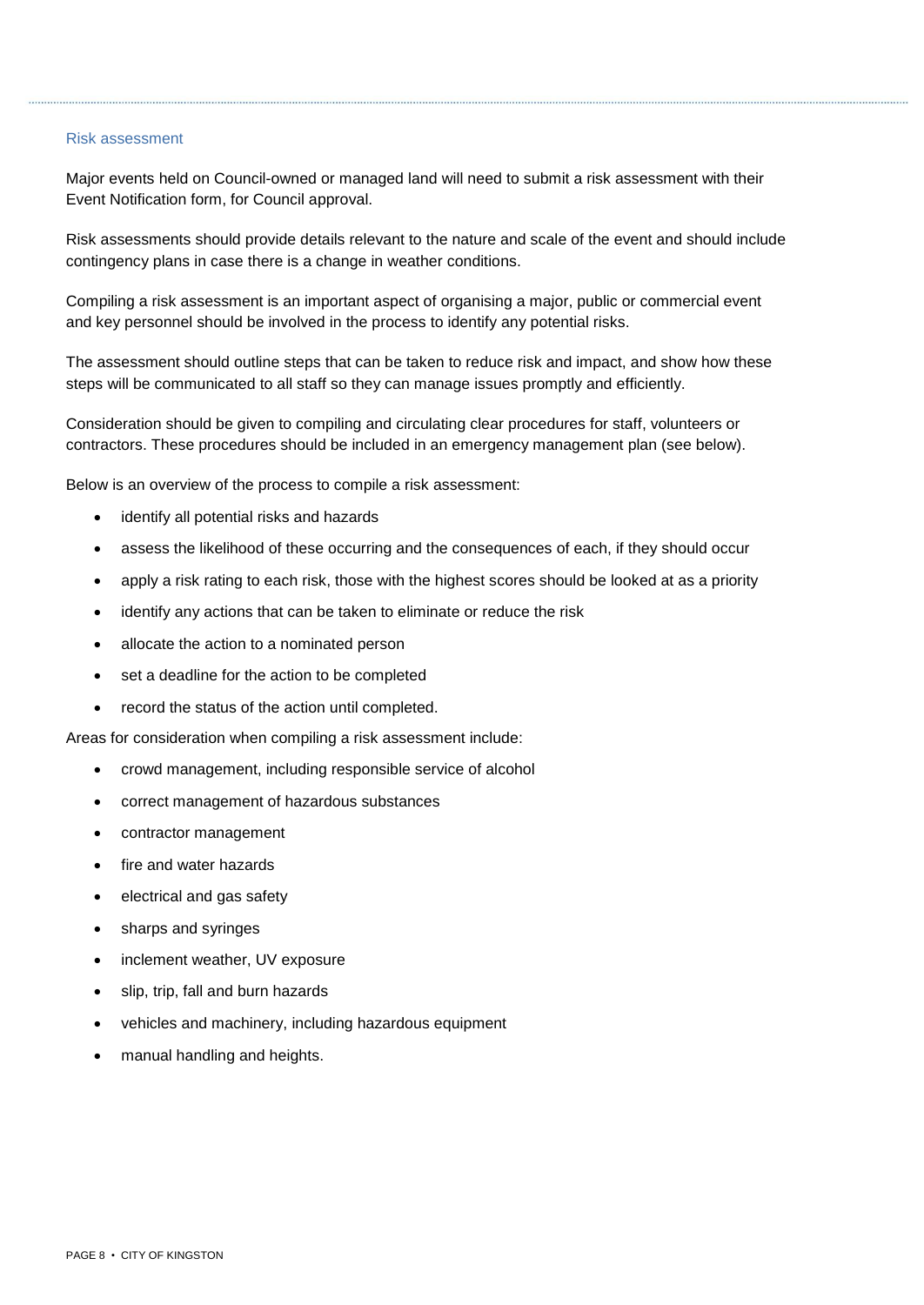#### Emergency management plans

Emergency management plans should be developed through the risk assessment process. The level of detail included will depend on the size and nature of the event. Areas for consideration include:

- allocation of specific responsibilities to staff or volunteer positions  $\overline{\phantom{a}}$
- allocation of specific roles including the nomination of a safety officer, area wardens and fire wardens
- clear evacuation routes and assembly points
- how emergency services will access the site
- communication systems to be used including emergency contact numbers.  $\bullet$

It is advisable to seek professional safety management advice to assist with the completion of a risk assessment and emergency management plan.

Event organisers should also seek professional advice regarding the provision of emergency services for events.

#### Community notification

Residents, local businesses and community groups who may be affected by the event must be given written notification three weeks prior to it occurring. This notification should highlight issues including:

- music and noise  $\overline{\phantom{a}}$
- changes to traffic conditions, including restricted access, road closures and parking
- food sales
- increased visitors to the area  $\bullet$
- contact details of event organisers, including .

#### Food safety

In Victoria, under the Food Act, all food businesses that prepare, store and handle food for sale require registration with their local Council using Streatrader.

Streatrader is the online registration tool for community groups and businesses selling food. Trade cannot occur until registration is complete. Visit streatrader.health.vic.gov.au for more information.

#### Alcohol and liquor licensing

The Liquor Control Reform Act states that event organisers must hold the appropriate Liquor License and all service staff must hold a Responsible Service of Alcohol (RSA) Certificate.

There are areas within the City of Kingston where public alcohol restrictions are in place, please visit kingston.vic.gov.au for further information on locations and restrictions.

#### First aid

Event organisers should seek advice from first aid providers to determine the level of first aid cover required before, during and after the event. This information should be included in risk assessment and emergency management plans.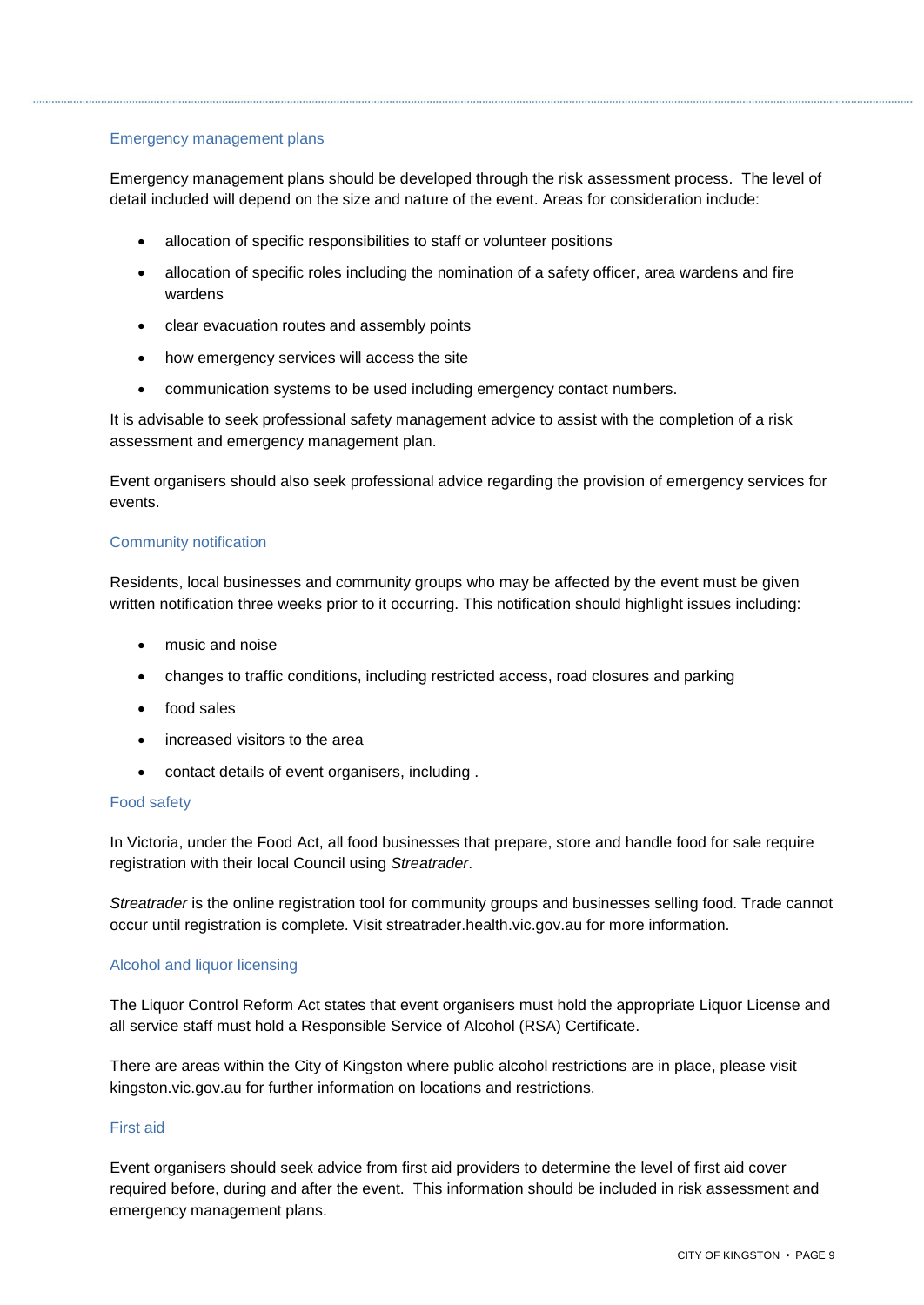#### Staff, contractors and volunteers

Event organisers have legislative obligations to protect the health and safety of employees and volunteers. Event organisers should ensure thatall staff (paid and voluntary) hold appropriate qualifications or licenses and make certain that appropriate insurance is in place for all workers. Visit worksafe.vic.gov.au for further information about health and safety obligations.

#### **Toilets**

Toilets must be provided and maintained in a clean state during the set-up and delivery of events, ensuring they are accessible for all patrons. Event organisers will have access to permanent facilities on Council owned or managed land, but may need to consider providing temporary toilets to complement these facilities.

Please visit kingston.vic.gov.au or call 1300 653 356 for further information or assistance to hold your event.

#### Fireworks and Pyrotechnics

In Victoria, only licensed pyro technicians holding public liability insurance are permitted to discharge fireworks. Applications for a single-occasion license should be made by a licensed technician to WorkSafe Victoria.

The technician will formally notify the relevant authorities including fire services, Victoria Police and the Civil Aviation Safety Authority. Documentation demonstrating that local residents and businesses have been notified by letter-drop may also be required.

Permission must also be obtained from Council if fireworks or pyrotechnics are to be discharged on Council-owned or managed land, this information should be included on the Event Notification form. Fireworks discharged on private land also require notification to be made to Council.

#### Promoting your event

There is a full list of available billboard locations within Kingston available at kingston.vic.gov.au/events. These must be booked before a billboard is placed on these sites, to book a billboard location please contact 1300 653 356.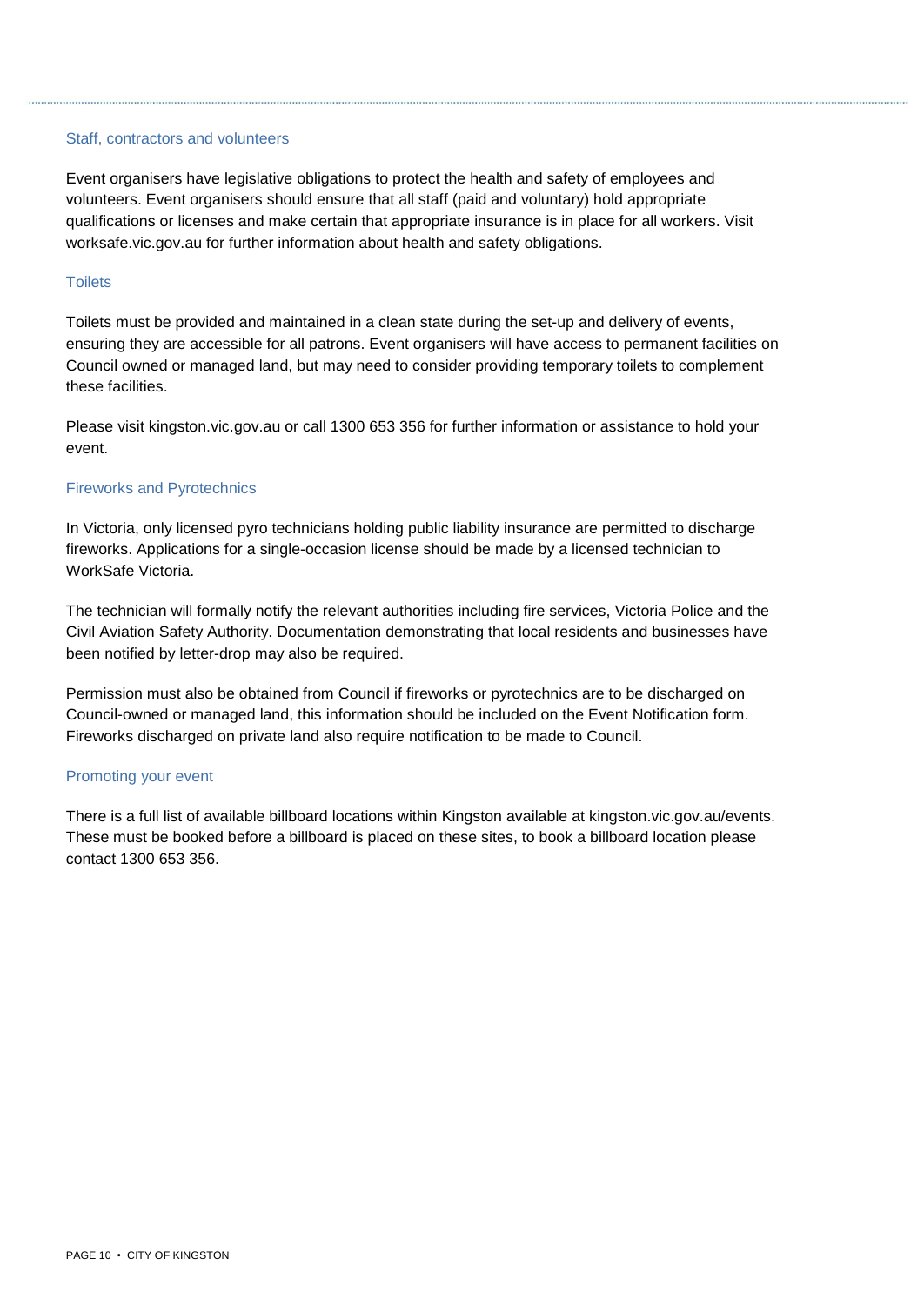#### BELOW IS A LIST OF THE FEATURES OF PARKS AND RESERVES WITHIN THE CITY OF KINGSTON. PLEASE USE THIS LIST AS A GUIDE WHEN CHOOSING AN EVENT LOCATION.

|                                       |                                          |              |                    |               |              |              |                      |                                     |                   |              |              |               |              | Suitable events |              |              |                     |  |
|---------------------------------------|------------------------------------------|--------------|--------------------|---------------|--------------|--------------|----------------------|-------------------------------------|-------------------|--------------|--------------|---------------|--------------|-----------------|--------------|--------------|---------------------|--|
| Reserve name                          | Location                                 | Open space   | Public toilets     | Picnic tables | BBQ          | Playground   | Alcohol restrictions | Community hall                      | Sports facilities | Pavilion     | Bike track   | Walking track | Skate park   | Weddings        | Small event  | Large event  | Commercial<br>event |  |
| Aspendale                             |                                          |              |                    |               |              |              |                      |                                     |                   |              |              |               |              |                 |              |              |                     |  |
| Aspendale Foreshore                   | Parking via<br><b>Gnotuk Avenue</b>      | $\checkmark$ | ✓                  |               |              |              | ✓                    |                                     |                   |              |              |               |              | $\checkmark$    | ✓            |              |                     |  |
| Attenborough Park                     | <b>Station Street</b>                    | $\checkmark$ | ✓                  |               |              |              |                      |                                     |                   |              | ✓            | $\checkmark$  |              |                 |              |              |                     |  |
| <b>Browns Reserve</b>                 | <b>Browns Lane</b>                       | $\checkmark$ | $\checkmark$       |               |              |              |                      |                                     | $\checkmark$      | $\checkmark$ | $\checkmark$ | $\checkmark$  |              |                 | $\checkmark$ |              |                     |  |
| Illuka Reserve                        | Illuka Avenue                            | $\checkmark$ |                    |               |              | $\checkmark$ |                      |                                     |                   |              |              |               |              |                 | ✓            |              |                     |  |
| LL Stevenson<br>Reserve               | Hickman<br>Avenue                        | $\checkmark$ |                    |               |              | ✓            |                      |                                     |                   |              |              |               |              | $\checkmark$    | ✓            |              |                     |  |
| Regents Park                          | Sixth Avenue                             | $\checkmark$ | ✓                  |               |              | ✓            |                      | ✓                                   | $\checkmark$      | $\checkmark$ |              |               |              |                 |              |              |                     |  |
| <b>Bonbeach</b>                       |                                          |              |                    |               |              |              |                      |                                     |                   |              |              |               |              |                 |              |              |                     |  |
| <b>Bonbeach Foreshore</b>             | Parking via<br><b>Williams Grove</b>     | $\checkmark$ | ✓                  |               |              | $\checkmark$ |                      |                                     |                   |              |              |               |              | $\checkmark$    | $\checkmark$ |              |                     |  |
| <b>Bonbeach Sports</b><br>Reserve     | Cannes<br>Avenue                         |              | ✓                  |               |              | $\checkmark$ |                      | $\checkmark$                        | $\checkmark$      | ✓            |              |               |              |                 |              |              |                     |  |
| Carrum                                |                                          |              |                    |               |              |              |                      |                                     |                   |              |              |               |              |                 |              |              |                     |  |
| Carrum Foreshore                      | Parking via<br>Stephens<br><b>Street</b> |              | ✓                  | $\checkmark$  | $\checkmark$ |              | $\checkmark$         |                                     |                   |              |              |               |              | $\checkmark$    | ✓            |              |                     |  |
| Roy Dore Reserve                      | Dyson Road                               | ✓            | $\vert \checkmark$ |               |              | $\checkmark$ |                      | $\vert \checkmark \vert \checkmark$ |                   | $\checkmark$ |              |               |              |                 | ✓            |              |                     |  |
| Chelsea                               |                                          |              |                    |               |              |              |                      |                                     |                   |              |              |               |              |                 |              |              |                     |  |
| <b>Beazley Reserve</b>                | 142-172<br>Thames<br>Promenade           | $\checkmark$ | ✓                  |               |              |              |                      | ✓                                   | $\checkmark$      | $\checkmark$ |              |               |              |                 | ✓            |              |                     |  |
| <b>Bicentennial Park</b>              | Thames<br>Promenade                      | $\checkmark$ | ✓                  | ✓             | $\checkmark$ | $\checkmark$ |                      |                                     | $\checkmark$      | $\checkmark$ |              | $\checkmark$  | $\checkmark$ | $\checkmark$    | $\checkmark$ | $\checkmark$ | $\checkmark$        |  |
| Chelsea Foreshore                     | Douglas Lane                             | $\checkmark$ | $\checkmark$       | $\checkmark$  | $\checkmark$ | $\checkmark$ | $\checkmark$         |                                     |                   |              |              |               |              | $\checkmark$    | $\checkmark$ |              |                     |  |
| Chelsea Recreation<br>Reserve         | Beardsworth<br>Avenue                    |              | ✓                  |               |              |              |                      |                                     | $\checkmark$      | $\checkmark$ |              |               |              |                 |              |              |                     |  |
| Chelsea Reserve                       | Showers<br>Avenue                        | $\checkmark$ |                    | $\checkmark$  |              |              |                      | $\checkmark$                        |                   |              |              |               |              | $\checkmark$    | $\checkmark$ |              |                     |  |
| <b>Edithvale Foreshore</b><br>Reserve | The Esplanade                            | $\checkmark$ | ✓                  | ✓             | ✓            | $\checkmark$ | $\checkmark$         |                                     |                   |              | ✓            | ✓             |              |                 |              |              |                     |  |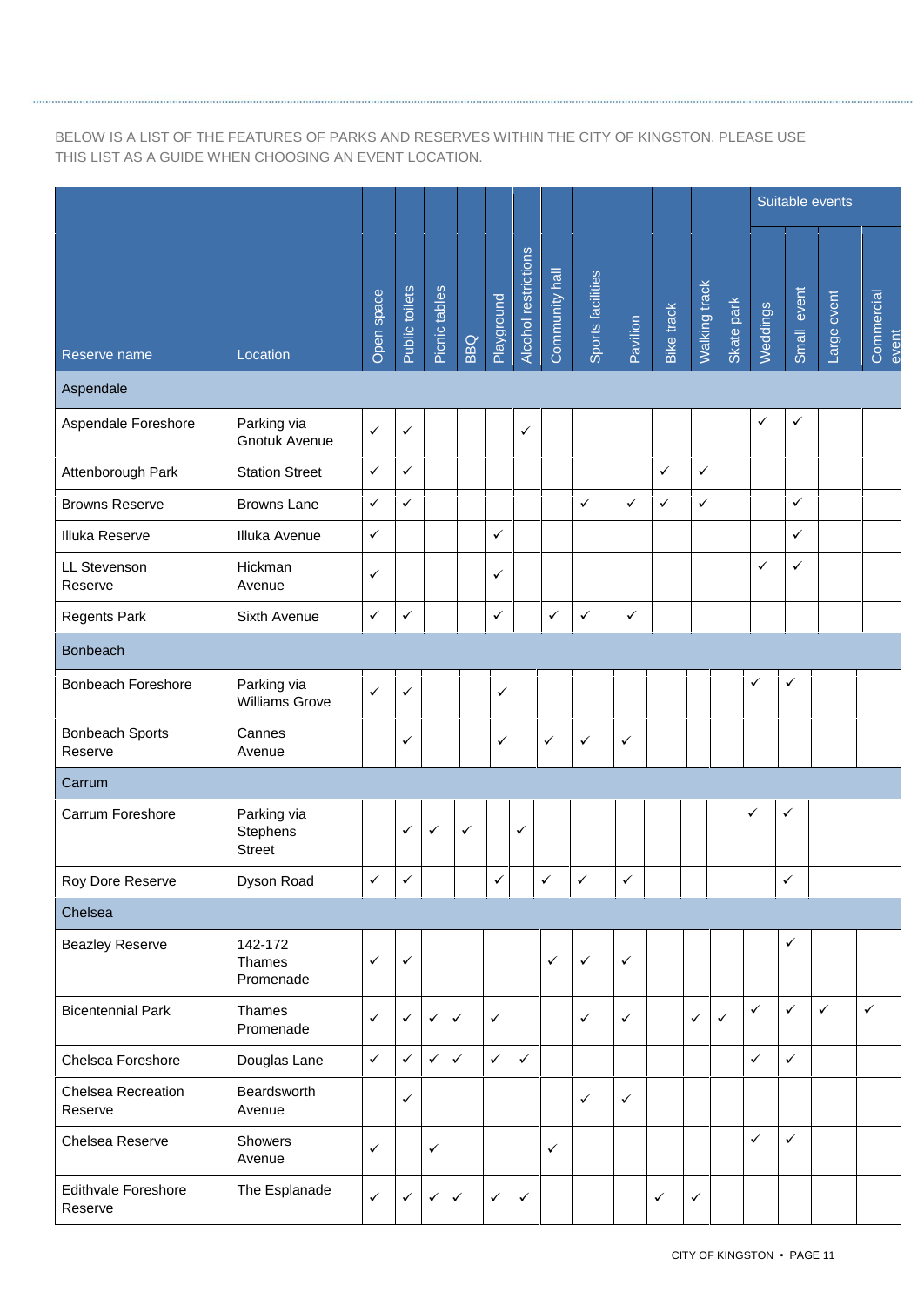|                                        |                                    |              |                |               |              |              |                      |                |                   |              |              |                      |              | Suitable events |              |              |                     |  |
|----------------------------------------|------------------------------------|--------------|----------------|---------------|--------------|--------------|----------------------|----------------|-------------------|--------------|--------------|----------------------|--------------|-----------------|--------------|--------------|---------------------|--|
| Reserve name                           | Location                           | Open space   | Public toilets | Picnic tables | <b>DBG</b>   | Playground   | Alcohol restrictions | Community hall | Sports facilities | Pavilion     | Bike track   | <b>Walking track</b> | Skate park   | Weddings        | Small event  | Large event  | Commercial<br>event |  |
| <b>Edithvale Recreation</b><br>Reserve | <b>Edithvale Road</b>              |              | $\checkmark$   |               | ✓            |              |                      |                | $\checkmark$      | ✓            | $\checkmark$ |                      |              |                 |              |              |                     |  |
| <b>Heights Park</b>                    | <b>Thames</b><br>Promenade         | ✓            |                |               |              | ✓            |                      |                |                   |              |              |                      |              |                 |              |              |                     |  |
| <b>Victory Park</b>                    | The Strand                         | $\checkmark$ | $\checkmark$   |               | $\checkmark$ |              |                      |                |                   |              |              |                      |              |                 | $\checkmark$ |              |                     |  |
| Cheltenham                             |                                    |              |                |               |              |              |                      |                |                   |              |              |                      |              |                 |              |              |                     |  |
| <b>Glyn Reserve</b>                    | <b>Glyn Court</b>                  | $\checkmark$ |                |               | $\checkmark$ | $\checkmark$ |                      |                |                   |              |              |                      |              |                 |              |              |                     |  |
| <b>Highett Reserve</b>                 | <b>Turner Road</b>                 |              | $\checkmark$   | ✓             | $\checkmark$ | $\checkmark$ |                      |                | $\checkmark$      | $\checkmark$ |              |                      |              |                 |              |              |                     |  |
| Kingston Heath<br>Reserve              | Farm Road                          | ✓            | $\checkmark$   | ✓             | $\checkmark$ | $\checkmark$ | $\checkmark$         |                | $\checkmark$      | ✓            | $\checkmark$ | ✓                    |              | $\checkmark$    | $\checkmark$ | $\checkmark$ | $\checkmark$        |  |
| Le Page Reserve                        | Argus and<br><b>Herald Streets</b> | ✓            | $\checkmark$   |               | ✓            | $\checkmark$ |                      |                | ✓                 | ✓            |              |                      |              |                 |              |              |                     |  |
| Sir William Fry<br>Reserve             | Nepean<br>Highway                  | ✓            | $\checkmark$   | ✓             | ✓            | $\checkmark$ |                      |                |                   |              |              | ✓                    | $\checkmark$ | $\checkmark$    | $\checkmark$ | $\checkmark$ | $\checkmark$        |  |
| <b>Stanley Avenue</b><br>Playground    | Stanley<br>Avenue                  | ✓            | $\checkmark$   | ✓             |              |              |                      |                |                   |              |              |                      |              |                 |              |              |                     |  |
| Clarinda                               |                                    |              |                |               |              |              |                      |                |                   |              |              |                      |              |                 |              |              |                     |  |
| <b>Bald Hill Park</b>                  | <b>Bunney Road</b>                 |              | $\checkmark$   | ✓             | $\checkmark$ | $\checkmark$ |                      |                |                   |              |              | $\checkmark$         |              |                 | $\checkmark$ | $\checkmark$ | $\checkmark$        |  |
| Grange Reserve                         | Osborne<br>Avenue                  |              | ✓              | ✓             | ✓            | ✓            | ✓                    |                | $\checkmark$      |              |              |                      |              |                 | $\checkmark$ |              |                     |  |
| <b>Keeley Park</b>                     | Main Road                          |              | $\checkmark$   | ✓             | $\checkmark$ | $\checkmark$ |                      | $\checkmark$   | $\checkmark$      | ✓            |              | $\checkmark$         |              |                 |              |              |                     |  |
| Namatjira Park                         | Springs Road                       | $\checkmark$ | $\checkmark$   | ✓             | $\checkmark$ | $\checkmark$ |                      |                | $\checkmark$      | $\checkmark$ |              | $\checkmark$         |              | $\checkmark$    | $\checkmark$ | $\checkmark$ | $\checkmark$        |  |
| <b>Dingley</b>                         |                                    |              |                |               |              |              |                      |                |                   |              |              |                      |              |                 |              |              |                     |  |
| <b>Chadwick Reserve</b>                | 100 Howard<br>Road                 | $\checkmark$ | $\checkmark$   |               |              | $\checkmark$ |                      |                | $\checkmark$      | ✓            |              |                      |              |                 | $\checkmark$ |              |                     |  |
| Dingley Reserve                        | Marcus Road                        | $\checkmark$ | $\checkmark$   |               | $\checkmark$ | $\checkmark$ |                      | $\checkmark$   | $\checkmark$      | $\checkmark$ |              |                      |              |                 |              |              |                     |  |
| Rowan Road Reserve                     | Rowan Road                         |              | $\checkmark$   |               |              | $\checkmark$ | $\checkmark$         |                | $\checkmark$      | $\checkmark$ |              |                      |              |                 |              |              |                     |  |
| <b>Springs Road Reserve</b>            |                                    | ✓            |                |               |              |              |                      |                |                   |              |              |                      |              | $\checkmark$    | $\checkmark$ | $\checkmark$ | $\checkmark$        |  |
| Mentone                                |                                    |              |                |               |              |              |                      |                |                   |              |              |                      |              |                 |              |              |                     |  |
| Dolomore Reserve                       | <b>First Street</b>                |              | $\checkmark$   |               |              | $\checkmark$ |                      |                | $\checkmark$      | $\checkmark$ |              |                      |              |                 |              |              |                     |  |
| Keith Styles Reserve                   | Mentone<br>Parade                  |              |                |               |              | $\checkmark$ |                      |                |                   |              |              |                      |              | $\checkmark$    | $\checkmark$ |              |                     |  |
| Mentone Foreshore                      | Naples and                         |              | $\checkmark$   | ✓             | $\checkmark$ |              | $\checkmark$         |                |                   |              |              | $\checkmark$         |              | $\checkmark$    | $\checkmark$ |              |                     |  |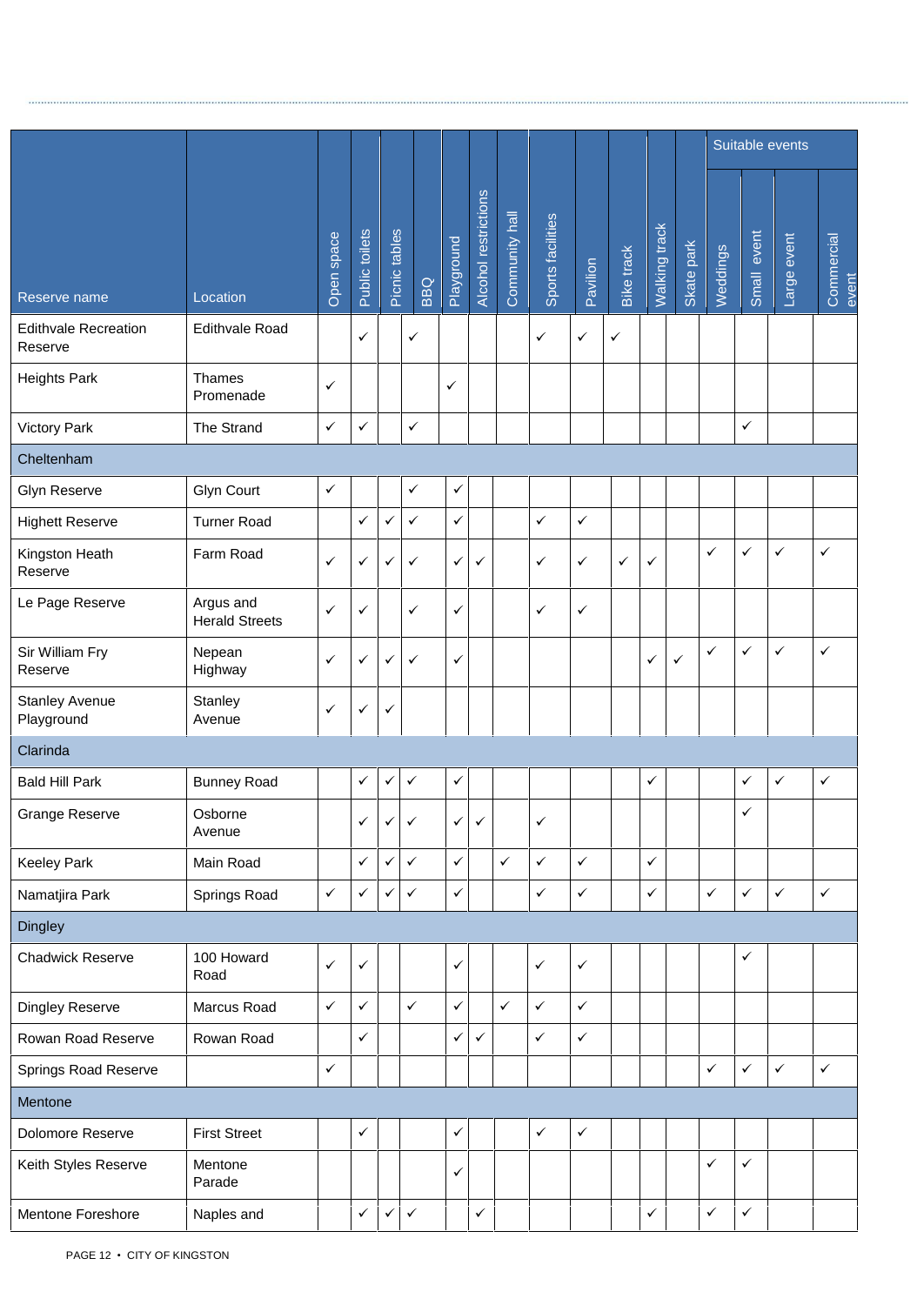|                               |                                      |              |                |               |              |              |                      | Suitable events |                              |              |              |               |            |              |              |                |                     |
|-------------------------------|--------------------------------------|--------------|----------------|---------------|--------------|--------------|----------------------|-----------------|------------------------------|--------------|--------------|---------------|------------|--------------|--------------|----------------|---------------------|
| Reserve name                  | Location                             | Open space   | Public toilets | Picnic tables | BBQ          | Playground   | Alcohol restrictions | Community hall  | Sports facilities            | Pavilion     | Bike track   | Walking track | Skate park | Weddings     | Small event  | event<br>Large | Commercial<br>event |
|                               | <b>Beach Roads</b>                   |              |                |               |              |              |                      |                 |                              |              |              |               |            |              |              |                |                     |
| Mentone Racecourse<br>Reserve | <b>Glenelg Drive</b>                 | $\checkmark$ | ✓              | $\checkmark$  | $\checkmark$ | ✓            |                      |                 | ✓                            |              |              | $\checkmark$  |            | $\checkmark$ | ✓            | $\checkmark$   | $\checkmark$        |
| Mentone Reserve               | <b>Brindisi Street</b>               | $\checkmark$ | ✓              |               |              | ✓            |                      |                 |                              |              |              |               |            |              | ✓            |                |                     |
| Southern Road<br>Reserve      | Southern Rd<br>and Broome<br>Ave     |              | ✓              | $\checkmark$  | ✓            | ✓            |                      |                 | ✓                            | $\checkmark$ |              |               |            |              | ✓            |                |                     |
| Moorabbin                     |                                      |              |                |               |              |              |                      |                 |                              |              |              |               |            |              |              |                |                     |
| Dane Road Reserve             | Dane Road                            | $\checkmark$ |                |               |              |              |                      | $\checkmark$    | $\checkmark$<br>$\checkmark$ |              |              |               |            |              | $\checkmark$ |                |                     |
| <b>GR Bricker Reserve</b>     | Rowans Road                          | $\checkmark$ | ✓              | $\checkmark$  | $\checkmark$ | $\checkmark$ |                      | $\checkmark$    | $\checkmark$                 |              |              |               |            |              | $\checkmark$ |                |                     |
| Mordialloc                    |                                      |              |                |               |              |              |                      |                 |                              |              |              |               |            |              |              |                |                     |
| Ben Kavanagh<br>Reserve       | McDonald and<br><b>Chute Streets</b> | $\checkmark$ | ✓              |               |              |              |                      |                 | $\checkmark$                 | $\checkmark$ |              |               |            |              | ✓            |                |                     |
| Doug Denyer Reserve           | Crown Avenue                         | $\checkmark$ | $\checkmark$   |               |              |              |                      |                 | $\checkmark$                 | $\checkmark$ | $\checkmark$ |               |            |              | ✓            |                |                     |
| George Woods<br>Reserve       | Governor Road                        |              | ✓              |               | ✓            | ✓            |                      |                 | $\checkmark$                 |              |              | $\checkmark$  |            |              | ✓            | $\checkmark$   |                     |
| J Grut Reserve                | Governor Road                        |              | ✓              |               |              |              |                      |                 | $\checkmark$                 | $\checkmark$ |              |               | ✓          |              | ✓            |                |                     |
| Kevin Hayes Reserve           | Crown Avenue                         | $\checkmark$ | ✓              |               |              |              |                      |                 | $\checkmark$                 | $\checkmark$ | $\checkmark$ |               |            |              | ✓            | ✓              |                     |
| Mordialloc Foreshore          | Beach Road                           | $\checkmark$ | $\checkmark$   |               | $\checkmark$ | $\checkmark$ | $\checkmark$         |                 |                              |              | $\checkmark$ | $\checkmark$  |            | $\checkmark$ | ✓            | $\checkmark$   |                     |
| Peter Scullin Reserve         | Beach Road                           | $\checkmark$ | $\checkmark$   | $\checkmark$  | $\checkmark$ | $\checkmark$ |                      |                 |                              |              | $\checkmark$ | $\checkmark$  |            | $\checkmark$ | $\checkmark$ | $\checkmark$   | $\checkmark$        |
| Oakleigh South                |                                      |              |                |               |              |              |                      |                 |                              |              |              |               |            |              |              |                |                     |
| Dales Park                    | 570 Warrigal<br>Road                 | $\checkmark$ | $\checkmark$   |               |              | ✓            |                      |                 | $\checkmark$                 | $\checkmark$ |              |               |            |              | ✓            | $\checkmark$   |                     |
| Parkdale                      |                                      |              |                |               |              |              |                      |                 |                              |              |              |               |            |              |              |                |                     |
| Gerry Green Reserve           | Nepean<br>Highway and<br>Imes St     |              | ✓              | $\checkmark$  |              | $\checkmark$ |                      |                 | $\checkmark$                 | $\checkmark$ |              |               |            |              |              |                |                     |
| Parkdale Foreshore            | Beach Road                           | $\checkmark$ | $\checkmark$   | $\checkmark$  | $\checkmark$ | $\checkmark$ |                      |                 |                              |              | $\checkmark$ | $\checkmark$  |            | $\checkmark$ | $\checkmark$ |                |                     |
| <b>Walter Galt Reserve</b>    | <b>Brisbane</b><br>Terrace           |              | ✓              |               |              | ✓            |                      |                 | $\checkmark$                 | $\checkmark$ |              |               |            |              | $\checkmark$ |                |                     |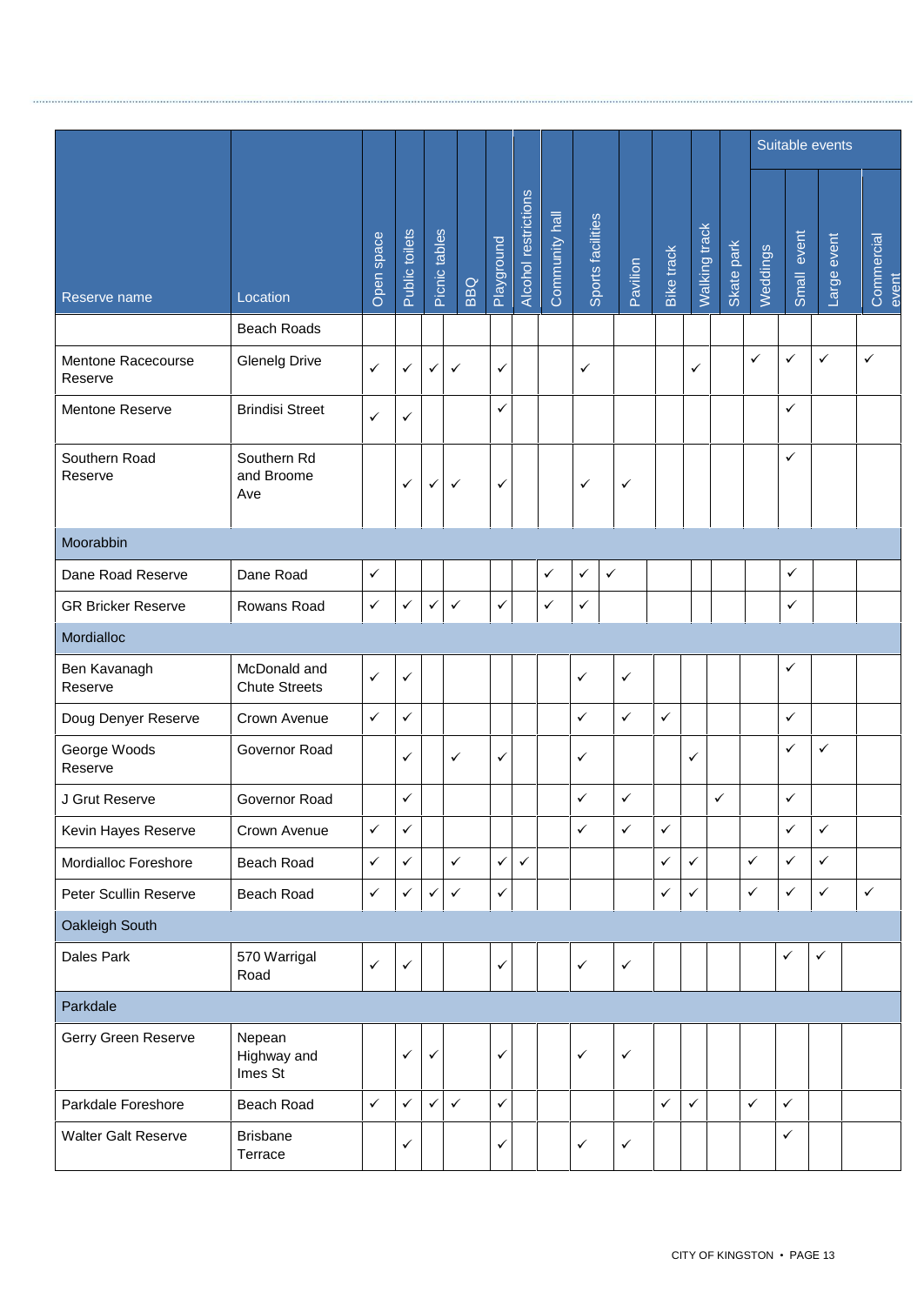#### COMMUNITY CENTRES AND HALLS AVAILABLE FOR HIRE WITHIN THE CITY OF KINGSTON.

..................................

PLEASE CONTACT INDIVIDUAL CENTRES FOR DETAILS ON THEIR SUITABILITY FOR EVENTS.

| <b>Name</b>                      | <b>Address</b>                 | <b>Contact Details</b>                                                                                               |  |  |  |  |  |  |  |
|----------------------------------|--------------------------------|----------------------------------------------------------------------------------------------------------------------|--|--|--|--|--|--|--|
| <b>Aspendale</b>                 |                                |                                                                                                                      |  |  |  |  |  |  |  |
| Aspendale Gardens                |                                | 9587 5955                                                                                                            |  |  |  |  |  |  |  |
| <b>Community Centre</b>          | <b>Kearney Drive</b>           | enquiries@agcsinc.org.au                                                                                             |  |  |  |  |  |  |  |
| <b>Carrum</b>                    |                                |                                                                                                                      |  |  |  |  |  |  |  |
| <b>Carrum Community Hall</b>     | Corner Dyson and               | 1300 653356                                                                                                          |  |  |  |  |  |  |  |
|                                  | <b>Walkers Road</b>            | 9556 4480                                                                                                            |  |  |  |  |  |  |  |
| <b>Chelsea</b>                   |                                |                                                                                                                      |  |  |  |  |  |  |  |
| <b>Chelsea Function Centre</b>   | <b>Station Street</b>          | 9772 1873                                                                                                            |  |  |  |  |  |  |  |
| Chelsea Activity Hub             | <b>Showers Avenue</b>          | 9773 9735                                                                                                            |  |  |  |  |  |  |  |
|                                  |                                | Chelseaactivityhub@kingston.vic.gov.au                                                                               |  |  |  |  |  |  |  |
| <b>AT Neiman Hall</b>            | <b>Baxter Avenue</b>           | 1300 653 356                                                                                                         |  |  |  |  |  |  |  |
|                                  |                                | 9556 4480                                                                                                            |  |  |  |  |  |  |  |
| Chelsea Heights                  | <b>Thames Promenade</b>        | 9772 3391                                                                                                            |  |  |  |  |  |  |  |
| <b>Community Centre</b>          |                                | ch htscc@bigpnd.net.au                                                                                               |  |  |  |  |  |  |  |
| <b>Cheltenham</b>                |                                |                                                                                                                      |  |  |  |  |  |  |  |
| Cheltenham East Hall             | <b>Follett Road</b>            | 9584 2537                                                                                                            |  |  |  |  |  |  |  |
| Cheltenham Hall                  | Nepean Highway                 | 1300 653 356                                                                                                         |  |  |  |  |  |  |  |
|                                  |                                | 9556 4480                                                                                                            |  |  |  |  |  |  |  |
| <b>Clayton South</b>             |                                |                                                                                                                      |  |  |  |  |  |  |  |
| <b>Westall Community Centre</b>  | Rosebank Avenue                | 9546 3233                                                                                                            |  |  |  |  |  |  |  |
| <b>Clarinda</b>                  |                                |                                                                                                                      |  |  |  |  |  |  |  |
| <b>Clarinda Community Centre</b> | <b>Viney Street</b>            | 8551 1200                                                                                                            |  |  |  |  |  |  |  |
|                                  |                                | ClarindaCC@kingston.vic.gov.au                                                                                       |  |  |  |  |  |  |  |
| <b>Sundowner Community</b>       | Sundowner Ave                  | 9551 8711                                                                                                            |  |  |  |  |  |  |  |
| Centre                           |                                | SundownerCC@kingston.vic.gov.au                                                                                      |  |  |  |  |  |  |  |
| <b>Dingley Village</b>           |                                |                                                                                                                      |  |  |  |  |  |  |  |
| Dingley Village                  |                                | 9558 1866                                                                                                            |  |  |  |  |  |  |  |
| Neighbourhood centre             | Marcus Road                    | dvnc@satlink.com.au                                                                                                  |  |  |  |  |  |  |  |
|                                  |                                | dvnc.com.au                                                                                                          |  |  |  |  |  |  |  |
| St Mark's Community Hall         | Lower Dandenong Rd             | 9551 1039                                                                                                            |  |  |  |  |  |  |  |
| <b>Moorabbin</b>                 |                                |                                                                                                                      |  |  |  |  |  |  |  |
| Kingston Arts Centre             | Nepean Highway                 | 9556 4440                                                                                                            |  |  |  |  |  |  |  |
| Kingston City Hall               | Corner Nepean Hwy and          | kingart@kingston.vic.gov.au                                                                                          |  |  |  |  |  |  |  |
|                                  | South Road                     | kingstonarts.com.au                                                                                                  |  |  |  |  |  |  |  |
| <b>Mordialloc</b>                |                                |                                                                                                                      |  |  |  |  |  |  |  |
| Allan McLean Hall                | <b>Corner Lewis and Albert</b> | 1300 653356                                                                                                          |  |  |  |  |  |  |  |
| <b>Mordialloc Court House</b>    | <b>Streets</b>                 | 9556 4480                                                                                                            |  |  |  |  |  |  |  |
|                                  | <b>Albert Street</b>           |                                                                                                                      |  |  |  |  |  |  |  |
| <b>Parkdale</b>                  |                                |                                                                                                                      |  |  |  |  |  |  |  |
| <b>Shirley Burke Community</b>   | Parkers Road                   | 9580 4998 kingart@kingston.vic.gov.au                                                                                |  |  |  |  |  |  |  |
| Centre                           |                                | kingstonarts.com.au                                                                                                  |  |  |  |  |  |  |  |
| <b>Patterson Lakes</b>           |                                |                                                                                                                      |  |  |  |  |  |  |  |
| Patterson Lakes                  | Thompson Road                  | 9772 8588                                                                                                            |  |  |  |  |  |  |  |
| <b>Community Centre</b>          |                                | patlakescc@bigpond.com                                                                                               |  |  |  |  |  |  |  |
|                                  |                                | For the hire of sports club facilities, please contact 1300 653 356 for information about which clubs are available. |  |  |  |  |  |  |  |